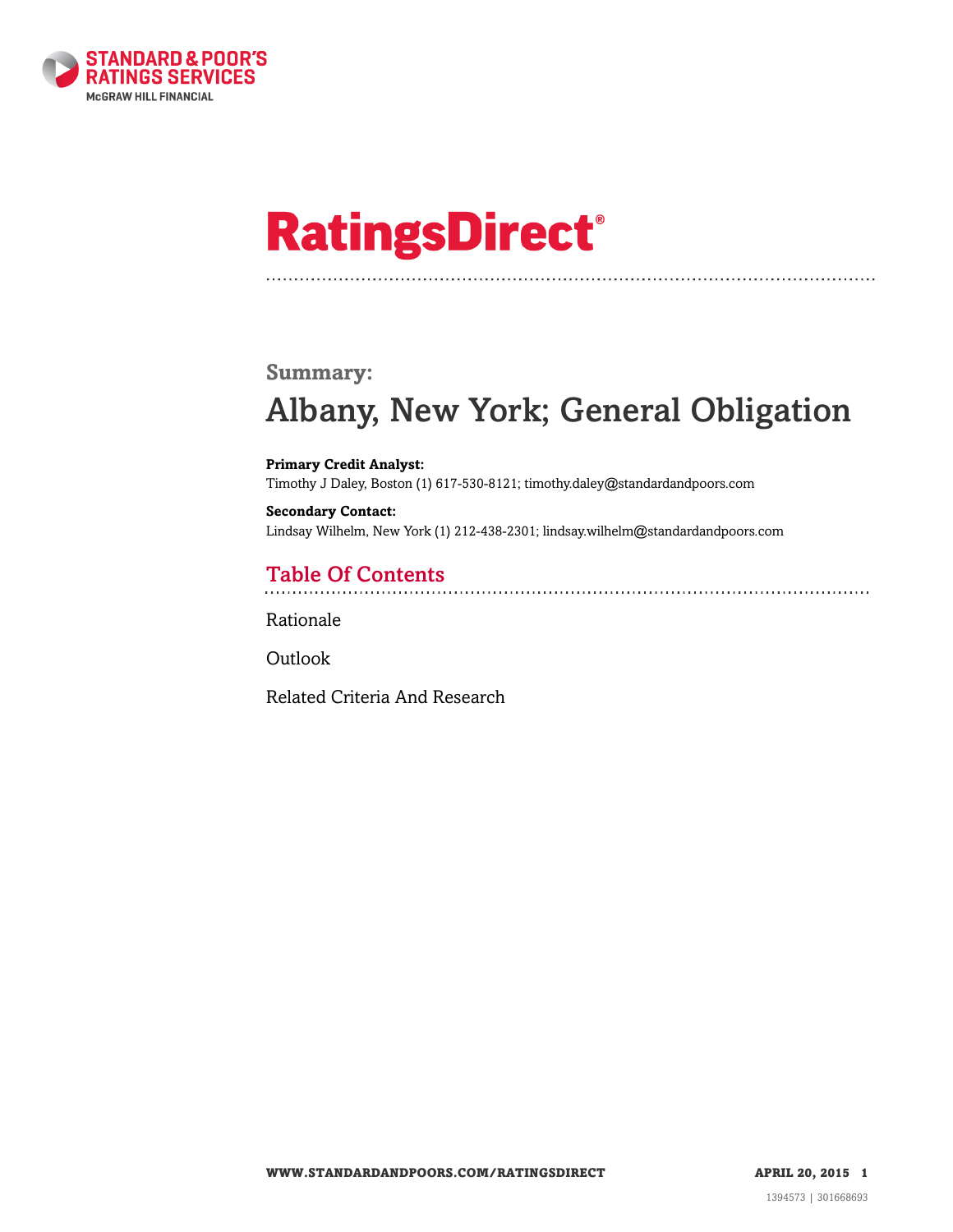# **Summary:** Albany, New York; General Obligation

| <b>Credit Profile</b>                                                           |            |     |  |
|---------------------------------------------------------------------------------|------------|-----|--|
| US\$4.68 mil go rfdg (serial) bnds (Federally Taxable) ser 2015B due 06/01/2020 |            |     |  |
| Long Term Rating                                                                | AA-/Stable | New |  |
| US\$4.59 mil go rfdg (serial) bnds ser 2015A due 06/01/2018                     |            |     |  |
| Long Term Rating                                                                | AA-/Stable | New |  |

# <span id="page-1-0"></span>Rationale

Standard & Poor's Ratings Services assigned its 'AA-' long-term rating and stable outlook to Albany, N.Y.'s series 2015 general obligation (GO) refunding bonds. The outlook is stable.

At the same time, Standard & Poor's has affirmed its 'AA-' rating, with a stable outlook on the city's GO debt outstanding.

The ratings reflect our assessment of the city's:

- Adequate economy, with access to a broad and diverse metropolitan statistical area (MSA) and a local stabilizing institutional influence;
- Strong management, with "good" financial policies;
- Weak budgetary performance, with 2014 operating results that we expect could deteriorate relative to fiscal 2013 due to a projected \$8.5 million general fund operating deficit;
- Adequate budgetary flexibility, with an available fund balance that we expect will decrease by about \$8.5 million in the near term from its fiscal 2013 level of \$14.6 million, or 8.9% of operating expenditures;
- Strong liquidity, with total government available cash that we expect will decline in the near term relative to its fiscal 2013 levels of 13.6% of total governmental fund expenditures and 129.3% of governmental debt service, and access to external liquidity we consider strong;
- Weak debt and contingent liability position, with debt service carrying charges of 10.5% and net direct debt that is 72.4% of total governmental fund revenue, and a large pension and other postemployment benefit (OPEB) liability, but rapid amortization with 75.9% of debt scheduled to be retired in 10 years; and
- Strong institutional framework score.

The city's faith and credit GO pledge secures the bonds, including the statutory authorization to levy ad valorem taxes on all real property within the city, subject to applicable statutory limitations. Bond proceeds will be used to refund the city's series 2006 GO bonds outstanding for net present value savings of about \$697,000, which will be taken over the life of the bonds with no extension of maturities.

#### Adequate economy

We consider Albany's economy adequate. Albany, with an estimated population of 97,152, is located in Albany County in the Albany-Schenectady-Troy, N.Y. MSA, which we consider to be broad and diverse. The city also benefits, in our view, from a stabilizing institutional influence. Given that it is the capitol of New York State, approximately 58% of city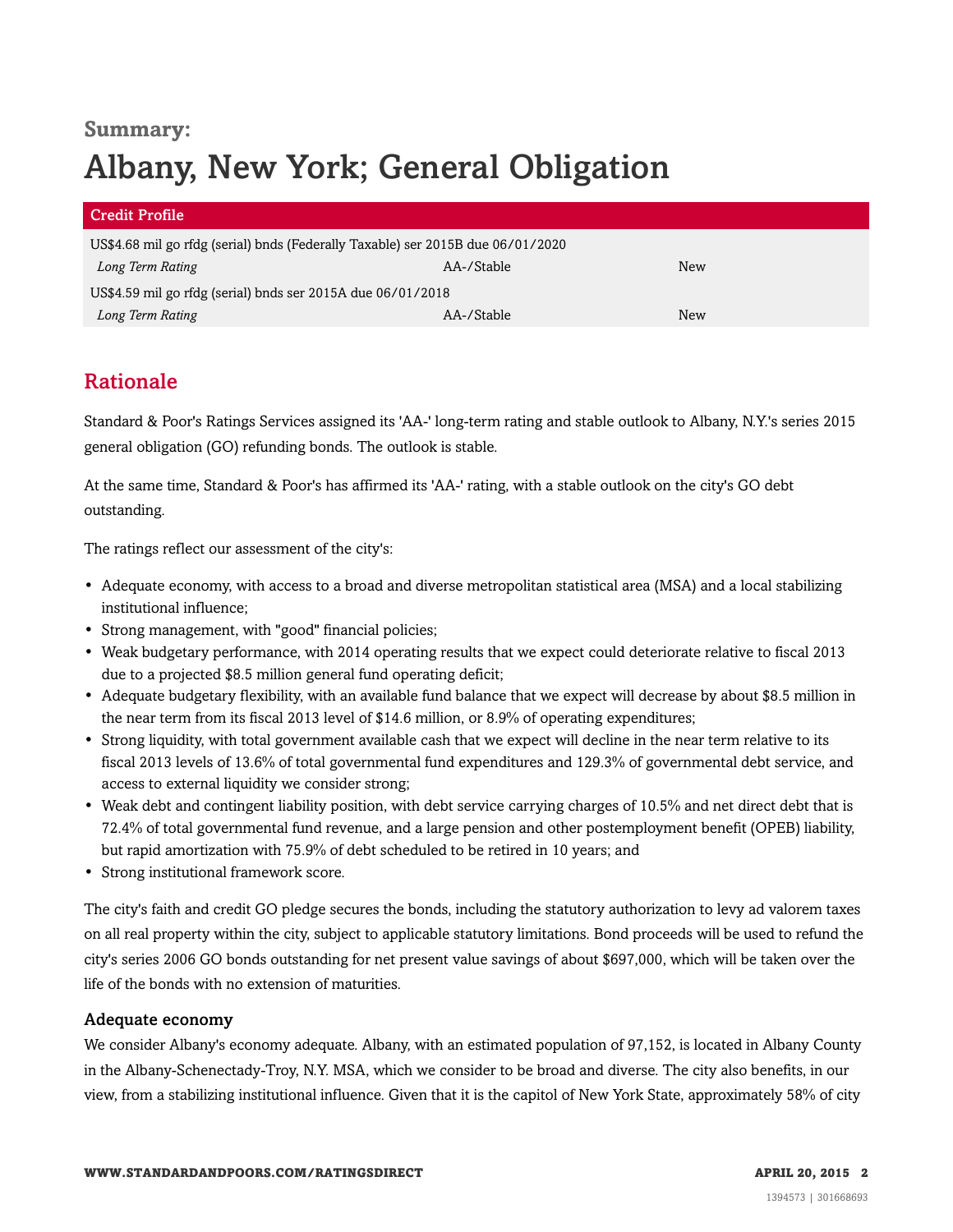property is tax exempt, with the state as the major owner of the tax-exempt properties. Consequently, we believe this level of tax-exempt property adversely affects market value per capita. The city has a projected per capita effective buying income of 83.2% of the U.S. level and per capita market value of \$44,708. Overall, the city's market value grew by 2.0% over the past year to \$4.3 billion in 2015. The county unemployment rate was 6.2% in 2013, and stands at 4.4% as of December 2014, below state and national rates.

Albany serves as the anchor of the state's capital region. Employment in state and local government, higher education, and health care stabilizes the economy. The state is the city's major employer with 49,314 employees, followed by Albany Medical Center (9,000 employees), St. Peter's Hospital (5,800), and University at Albany (5,000). We understand that Albany Medical Center is undergoing a \$22 million construction project related to a neonatal intensive care unit surgical facility. In the past 10 years, the city has developed into a center for technological research and manufacturing, driven by the establishment of the College of Nanoscience and Engineering within the State University of New York (SUNY) Albany campus. The establishment of, and investment in, the Albany NanoTech complex appears to have added significant strength and diversity to the economy. Management projects that over the next 10 years the city will continue to add 100-200 additional residential units to support the additional job creation expected from its major employers.

#### Strong management

We view the city's management as strong, with "good" financial policies and practices under our Financial Management Assessment methodology, indicating financial practices exist in most areas, but that governance officials might not formalize or monitor all of them on a regular basis. We understand a new administration took office in January of 2014, with the city's prior treasurer elected as mayor. In 2014, the city worked with the state's Financial Restructuring Board to close a previous \$18 million structural budget gap. Consequently, the city received additional aid from the state, which allowed the city to close the gap in fiscal 2015, and to implement an enterprise resource planning system. City officials believe the implementation of this system will allow for stronger budgeting practices and tighter internal controls for budget monitoring.

Management utilizes three to four years of trend analysis for its revenue assumptions, and contracts primarily drive expenditures. The city monitors revenues and expenditures throughout the fiscal year on a monthly basis, where officials prepare financials for the treasurer's and budget director's offices and presents financial updates to common council on a quarterly basis. Furthermore, any significant issue that may arise throughout the year is brought to the attention of the common council. The city maintains a five-year formal capital improvement plan and its own investment policy where holdings and performance are monitored quarterly. While the city currently lacks a formal reserve policy, it does currently maintain a debt management policy, which indicates for what purposes debt may be issued, as well as limiting debt service carrying charges to 10% of governmental fund expenditures.

#### Weak budgetary performance

Albany's budgetary performance is weak in our opinion, with slight deficit operating results in the general fund of \$1.5 million (0.9% of expenditures), and operating deficit results across all governmental funds of \$2.8 million (1.6%) in fiscal 2013. Our assessment accounts for the fact that we expect budgetary results could deteriorate from 2013 results in the near term.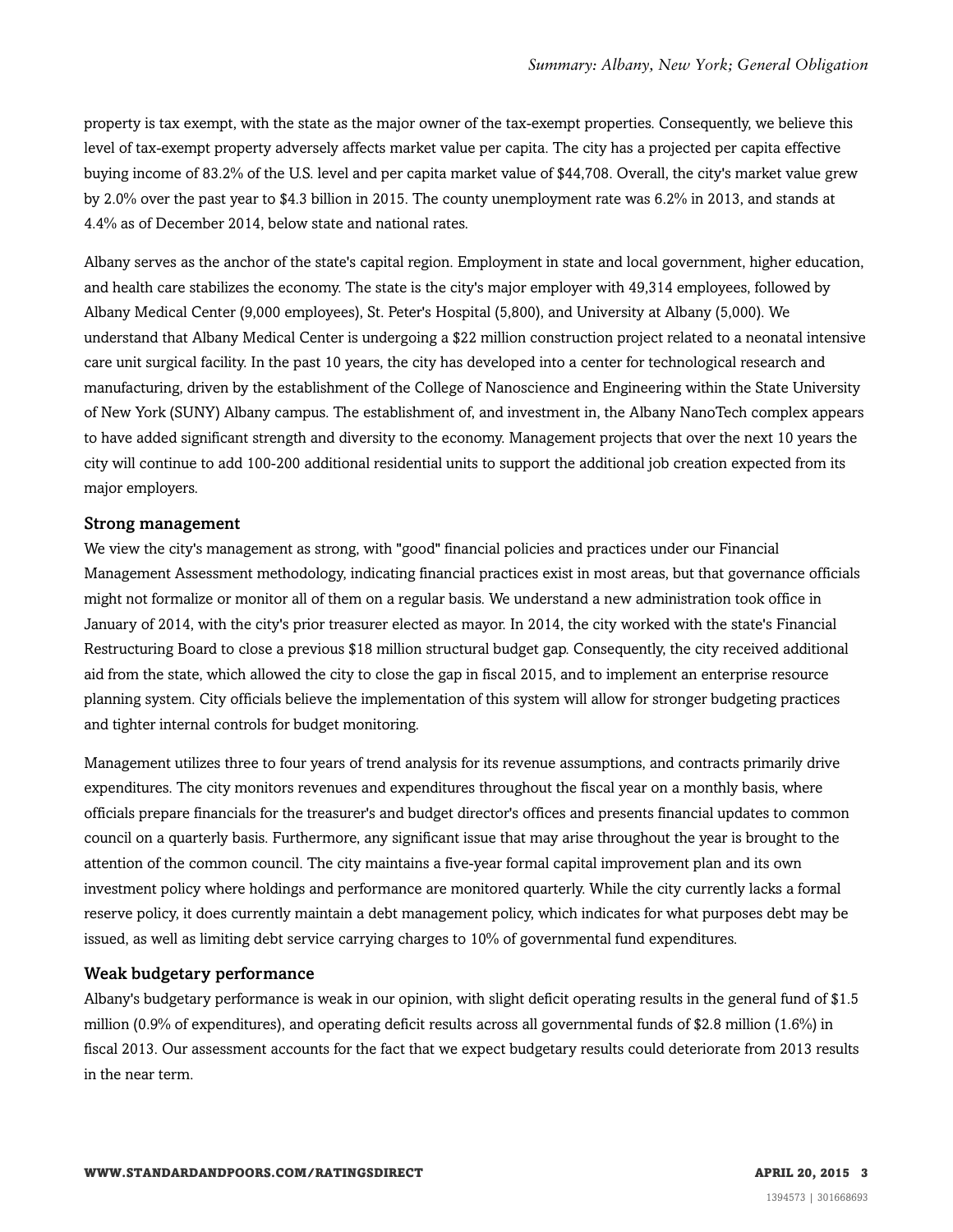Management projects fiscal 2014 closed with a general fund deficit of \$8.5 million, which is better than the \$9.8 million initially budgeted but, in our opinion, results in a deterioration in its overall performance. We understand the key driver for the deficit is due to the reduction in a payment in lieu of taxes (PILOT) to the city from the Empire State Plaza Complex, the underestimation of healthcare costs, and unsupported cuts in operating expenses. While the decreased PILOT was a key driver in the city's use of appropriated reserves in 2014, a current agreement with the complex stipulates an annual \$15 million payment through 2031, which provides the city with some time to make the necessary budget adjustments to account for the reduction in the future.

Albany's fiscal 2015 budget totals \$176.3 million and includes a fund balance appropriation of \$2 million, which is the lowest appropriation dating back to fiscal 2009. For fiscal 2015, the city received an additional \$10 million from the state for capital projects, as well as from the sale of property; while nonrecurring in nature, these funds allowed the city to appropriate less fund balance than budgeted in fiscal 2014. In addition, city officials identified \$5.4 million in recurring savings, and \$3.8 million in recurring revenue. We understand the city is currently on target for revenues and expenditures to date. However, it is too early to determine whether or not the fund balance appropriation will be expended. The city's leading revenue sources include property taxes (32%), county sales tax distributions (18%), PILOTs from the state (16%), and state aid (13%). City tax collection procedures are such that the city bears none of the burden of uncollected or delinquent real estate taxes as it retains a portion of the taxes collected equal to its final tax levy, and remits the remaining portion to the county.

Overall, we believe management is addressing the underlying issues that led to the previous budgetary gap. In addition, with respect to expenditures, the city's collective bargaining contracts have been out of date since 2009, 2011, or 2013, depending on the bargaining unit. We understand that the contracts are in various stages of binding arbitration, mediation, and negotiation. In our opinion, there is some risk that the settlements could hinder the city's budgetary flexibility, or in certain cases, result in retroactive salary payments. At the same time, we understand management is looking to continue to enhance its revenue profile, as well as make expenditure adjustments to realign recurring revenues with recurring expenditures. We note that a continued trend of weak performance could pressure the rating at its current level.

#### Adequate budgetary flexibility

Albany's budgetary flexibility is adequate, in our view, with an available fund balance that we expect will decrease in the near term from its fiscal 2013 level of 8.9%, or \$14.6 million. Management projects available reserves will decline by about \$8.5 million as a result of fiscal 2014 general fund operations. Consequently, available reserves will decline to \$6.1 million, below 8% of expenditures. The city's fiscal 2015 budget includes an additional \$2 million fund balance appropriation, which if spent, could further weaken the city's budgetary flexibility to a level we consider weak.

#### Strong liquidity

In our opinion, Albany's liquidity is strong, with total government available cash that we expect will decline due to fiscal 2014 results relative to its fiscal 2013 levels of 13.6% of total governmental fund expenditures and 129.3% governmental debt service in 2013. In our view, the city has strong access to external liquidity, if necessary. The city has issued cash flow notes in the past (2009) to meet its liquidity needs that result from the timing mismatches between state aid disbursements and ongoing expenditures; however, it did not do so in fiscal 2014 and does not expect to issue liquidity notes in 2015.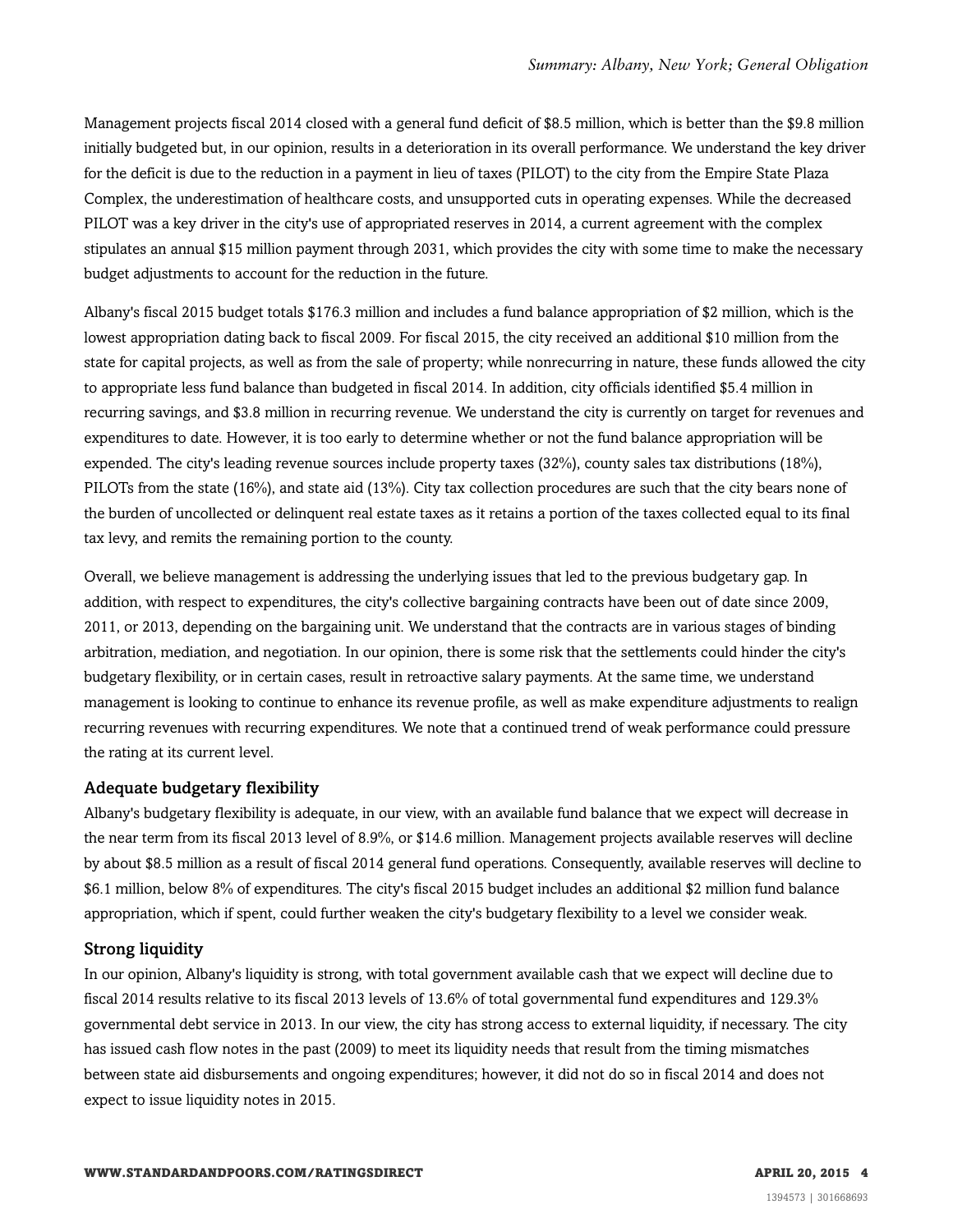#### Weak debt and contingent liability profile

In our view, Albany's debt and contingent liability profile is weak. Total governmental fund debt service is 10.5% of total governmental fund expenditures, and net direct debt is 72.4% of total governmental fund revenue. The city currently has about \$118 million in total direct debt, including \$29 million in bond anticipation notes (BANs), for which it has the takeout authorization to permanently finance. Approximately 75.9% of the direct debt is scheduled to be repaid within 10 years, which is in our view a positive credit factor. We understand the city expects to issue \$21 million in new money general obligation (GO) BANs in the summer of 2015. We do not believe this issue will have a material impact on the city's debt burden due to its amortization schedule of existing long-term debt.

In our opinion, a credit weakness is Albany's large pension and OPEB liability. All full-time employees of the City are members of the New York State Employees' Retirement System or the New York State Policemen's and Firemen's System. Albany's combined pension and OPEB contributions totaled \$28.4 million, or 15.9% of total governmental fund expenditures in 2014. Of that amount, \$14.5 million (80% of the annual required contribution [ARC]) represented contributions to pension obligations (8.1% of governmental fund expenditures) and \$9.9 million, or 5.6% represented OPEB payments. The city has deferred pension contributions in accordance with state statute from fiscal years 2011-2015, and officials expect to contribute 100% of the ARC in the future. The city funds its OPEB liability on a pay-as-you-go basis. There is currently no ability under state statues to accumulate assets to fund the future liability. As of Dec. 31, 2014, the unfunded liability is \$261 million.

#### Strong institutional framework

The institutional framework score for New York cities (other than the city of New York) is strong. See the institutional framework score for New York.

### <span id="page-4-0"></span>**Outlook**

The stable outlook reflects Standard & Poor's opinion of Albany's strong management conditions and expectation that officials will continue to make the necessary budget adjustments to align recurring revenues with recurring expenditures. The outlook further reflects Standard & Poor's opinion of the city's growing and diversifying economy. We believe upward rating potential is limited at this time given the budgetary pressure posed by the city's high fixed costs, and declining reserve levels. If management draws on available reserves more than what is budgeted in 2015 resulting in a decline in budgetary flexibility and liquidity or the city's weak budgetary performance persists through fiscal 2016, we could lower the rating.

## <span id="page-4-1"></span>Related Criteria And Research

#### Related Criteria

- USPF Criteria: Local Government GO Ratings Methodology And Assumptions, Sept. 12, 2013
- USPF Criteria: Financial Management Assessment, June 27, 2006

#### Related Research

- U.S. State And Local Government Credit Conditions Forecast, April 2, 2015
- S&P Public Finance Local GO Criteria: How We Adjust Data For Analytic Consistency, Sept. 12, 2013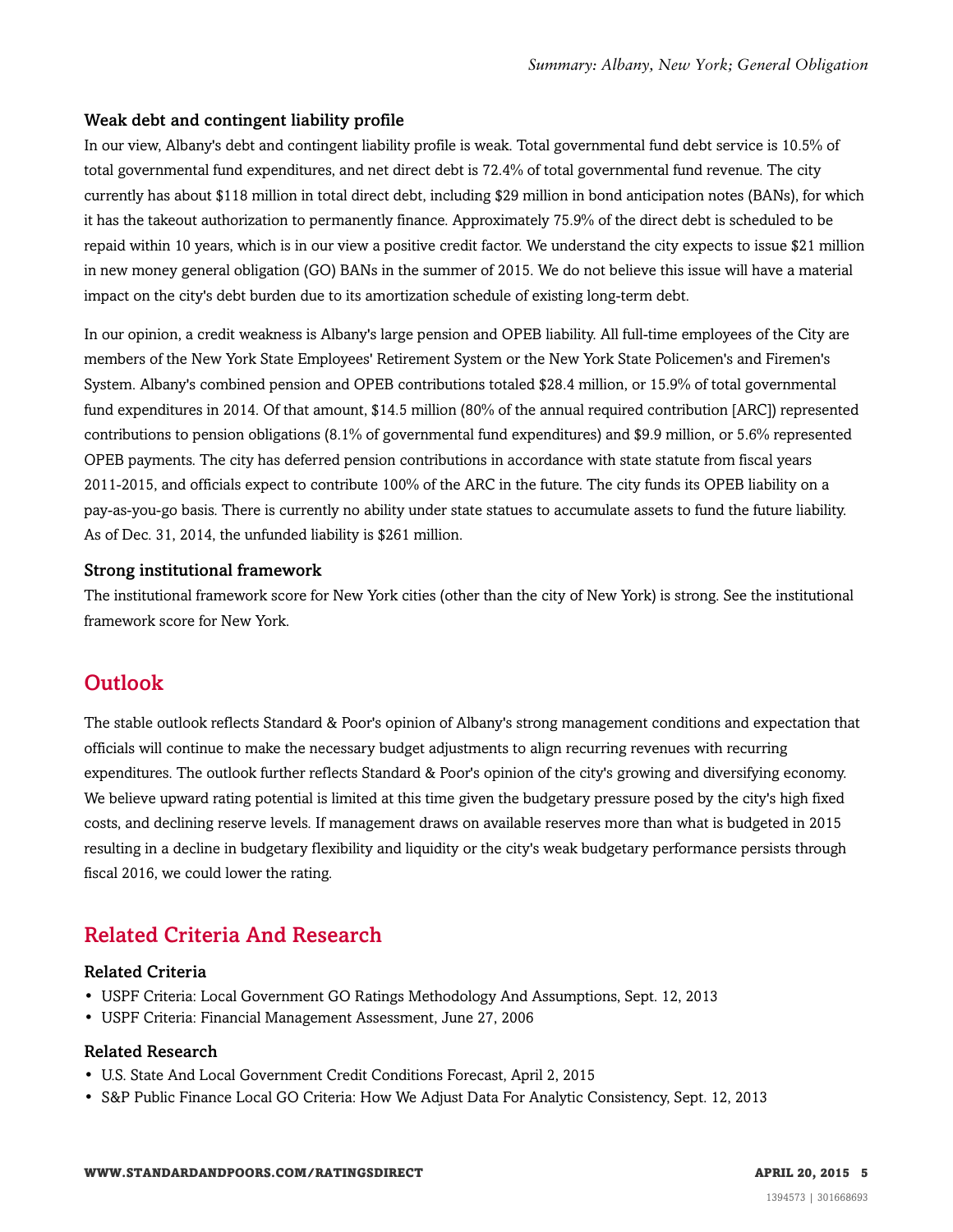• Institutional Framework Overview: New York Local Governments

| Ratings Detail (As Of April 20, 2015)       |                  |          |
|---------------------------------------------|------------------|----------|
| Albany GO (serial) bnds                     |                  |          |
| Long Term Rating                            | AA-/Stable       | Affirmed |
| Albany GO (serial) bnds                     |                  |          |
| Long Term Rating                            | AA-/Stable       | Affirmed |
| <b>Albany GO</b>                            |                  |          |
| <b>Unenhanced Rating</b>                    | AA-(SPUR)/Stable | Affirmed |
| Long Term Rating                            | AA-/Stable       | Affirmed |
| Many issues are enhanced by bond insurance. |                  |          |

Complete ratings information is available to subscribers of RatingsDirect at www.globalcreditportal.com. All ratings affected by this rating action can be found on Standard & Poor's public Web site at www.standardandpoors.com. Use the Ratings search box located in the left column.